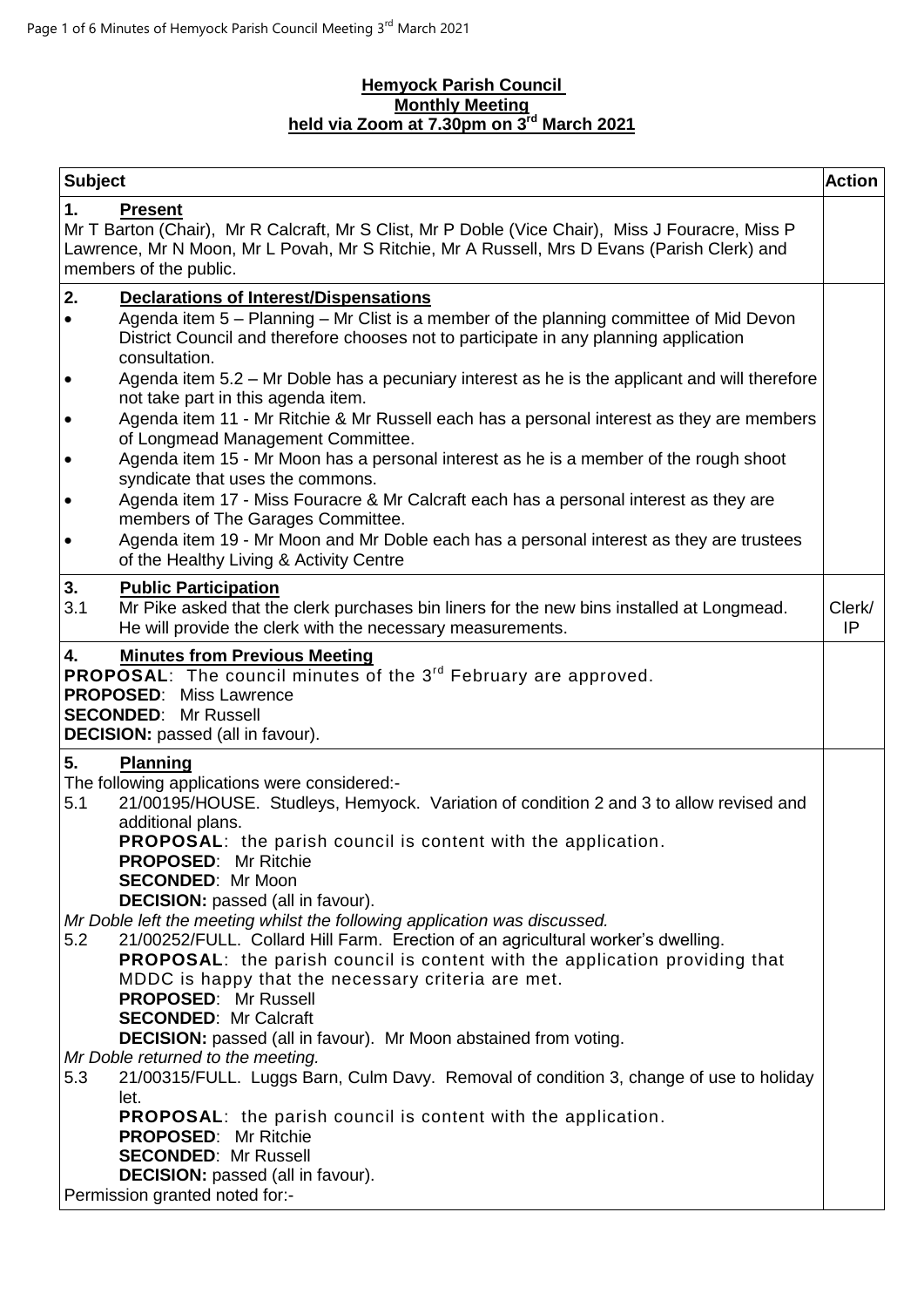| 5.4<br>20/02068/FULL. 29 Station Road, Hemyock. Erection of dwelling following demolition of<br>existing garage.20/01537/HOUSE<br>6.<br><b>Matters Arising</b><br>New bin at Byes - the clerk has chased MDDC and hopes it will be installed shortly.<br>6.1<br>7.<br><b>County Council Report</b><br>Councillor Radford circulated the following report before the meeting:-<br>DCC has announced its budget for 2021/22 an increase of 4.99%, 3% for the adult services<br>which is agreed by Government and 1.99% which is the maximum increase level set by<br>Government.<br>Over and above the figures stated below, there will be an additional £600k going into road<br>maintenance. We will be putting £300k into Climate Change over the next two years, to<br>help, together with District Councils to help bring about zero carbon by 2030.<br>The tremendous effort to fight coronavirus, support Devon's communities and keep the<br>county operating has cost the authority significantly. At the outset of the pandemic, the<br>Government provided local authorities in England with £500 million of grant funding to help<br>economically vulnerable people to pay their Council Tax and the authority has provided<br>funding of £1m towards a Covid-19 Hardship Fund, providing a vital safety net for those |
|----------------------------------------------------------------------------------------------------------------------------------------------------------------------------------------------------------------------------------------------------------------------------------------------------------------------------------------------------------------------------------------------------------------------------------------------------------------------------------------------------------------------------------------------------------------------------------------------------------------------------------------------------------------------------------------------------------------------------------------------------------------------------------------------------------------------------------------------------------------------------------------------------------------------------------------------------------------------------------------------------------------------------------------------------------------------------------------------------------------------------------------------------------------------------------------------------------------------------------------------------------------------------------------------------------------------------------|
|                                                                                                                                                                                                                                                                                                                                                                                                                                                                                                                                                                                                                                                                                                                                                                                                                                                                                                                                                                                                                                                                                                                                                                                                                                                                                                                                  |
|                                                                                                                                                                                                                                                                                                                                                                                                                                                                                                                                                                                                                                                                                                                                                                                                                                                                                                                                                                                                                                                                                                                                                                                                                                                                                                                                  |
|                                                                                                                                                                                                                                                                                                                                                                                                                                                                                                                                                                                                                                                                                                                                                                                                                                                                                                                                                                                                                                                                                                                                                                                                                                                                                                                                  |
|                                                                                                                                                                                                                                                                                                                                                                                                                                                                                                                                                                                                                                                                                                                                                                                                                                                                                                                                                                                                                                                                                                                                                                                                                                                                                                                                  |
|                                                                                                                                                                                                                                                                                                                                                                                                                                                                                                                                                                                                                                                                                                                                                                                                                                                                                                                                                                                                                                                                                                                                                                                                                                                                                                                                  |
|                                                                                                                                                                                                                                                                                                                                                                                                                                                                                                                                                                                                                                                                                                                                                                                                                                                                                                                                                                                                                                                                                                                                                                                                                                                                                                                                  |
|                                                                                                                                                                                                                                                                                                                                                                                                                                                                                                                                                                                                                                                                                                                                                                                                                                                                                                                                                                                                                                                                                                                                                                                                                                                                                                                                  |
| struggling financially. The increased number of people eligible for help with Council Tax,<br>coupled with more firms being forced to go out of business and leaving properties empty, is<br>contributing to a financial shortfall for authorities at a time when spending demands are<br>increasing. Moving forward, the Government published the Provisional Local Government<br>Finance Settlement 2021/22 on 17 December confirming that, excluding Government<br>assumptions about Council Tax nationally, the increase in Government funding for the<br>authority is £3.7 million or 2.2%. The Government has also announced Devon's share of<br>national Covid funding for 2021/22 is £14.823 million. In total, our spending in 2021/22 is                                                                                                                                                                                                                                                                                                                                                                                                                                                                                                                                                                               |

It was hard to imagine that a return to normal would happen quickly. The rapidly changing circumstances led to a review of the Targets. Some savings previously identified did not seem feasible and the other areas needed bolstering to increase the resilience of the authority. The detailed budgets on pages 39 to 89 comply with the targets set by Cabinet on 13th January which total £578.5 million. The total includes funding for budget pressures of £47.3 million that mainly relates to additional expenditure to allow for service growth to cater for demographic changes such as increased children and adult service users and unavoidable cost pressures. Savings and income initiatives of £11.6 million are required to set a balanced budget. The targets set for each service area have been subject to different pressures and influences. We have achieved this budget, without dipping into any reserves.

continue to do all we can to support all those affected by the Covid-19 pandemic, and work closely with our colleagues in the NHS on the rollout of the vaccine as well as supporting

knowledge that we will come out of this pandemic with new and innovative ways of working

local testing and contact tracing initiatives. We will take what we've learnt from our response so far to continue with our ongoing response and recovery work, in the

The table below shows the 2021/22 Budget Targets by service area, of course there are masses of figures to support the budget process, this just heading figures and departments.

Adult Care & Health 20/21 year - £260,757m, Inflation £26,235m (£4,557m) 21/22year - Budget £282,435m, Net change £21,678m +8.3%

to ensure we continue on our journey as a learning organisation.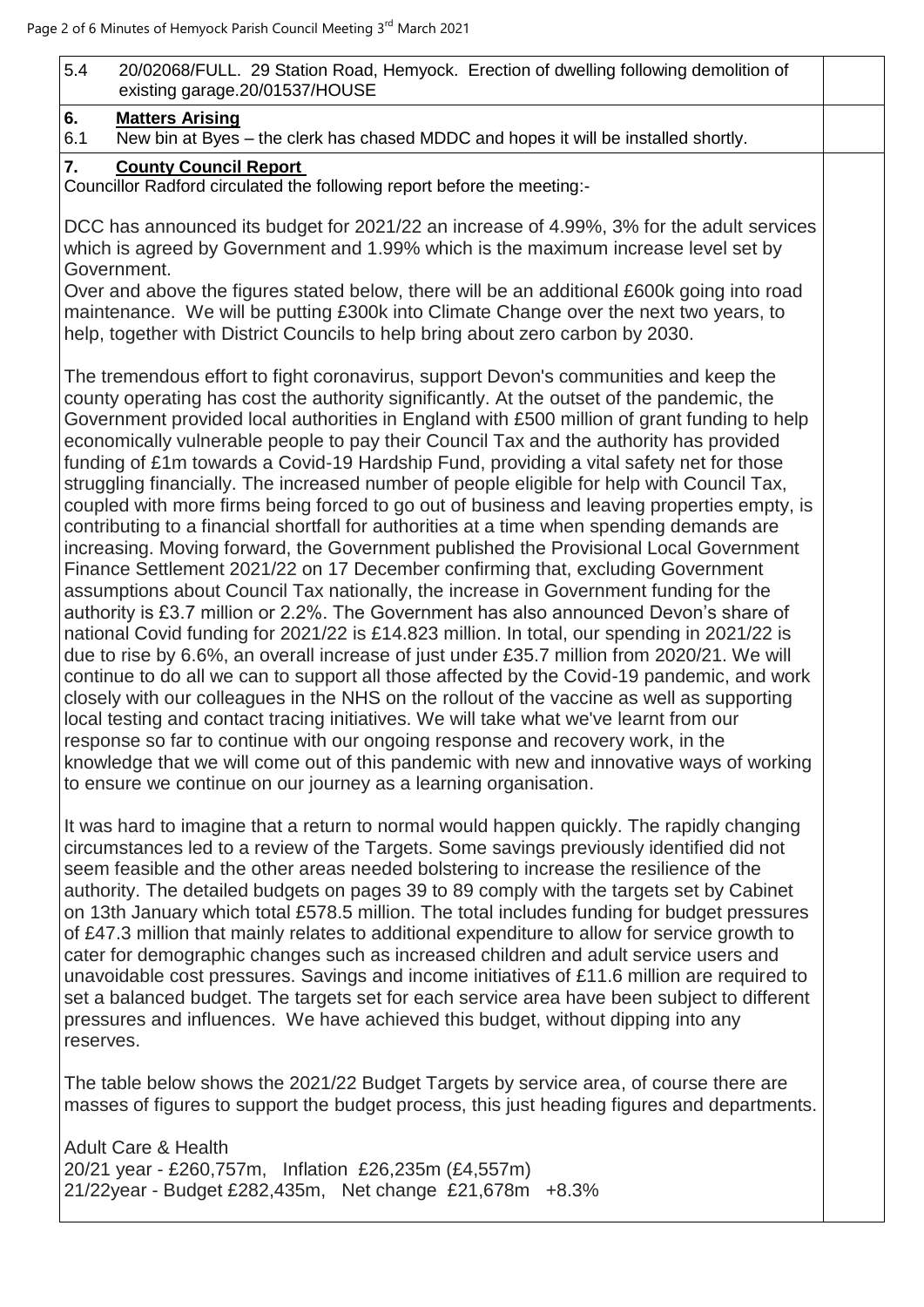| <b>Children's Services</b><br>20/21 year - £146,869m, Inflation £13,787m (£2,389m)<br>21/22 year - Budget £158,267m, Net change £11,398m + 7.8%                                                                                                                                                                                                                                                                                                                                                                                                                                                                                                                                                                                                                                                                           |           |
|---------------------------------------------------------------------------------------------------------------------------------------------------------------------------------------------------------------------------------------------------------------------------------------------------------------------------------------------------------------------------------------------------------------------------------------------------------------------------------------------------------------------------------------------------------------------------------------------------------------------------------------------------------------------------------------------------------------------------------------------------------------------------------------------------------------------------|-----------|
| <b>Community Health</b><br>20/21 year - £39,792m, Inflation £1,039m (£958k)<br>21/22 year - Budget £39,873 81m Net change + 0.2%                                                                                                                                                                                                                                                                                                                                                                                                                                                                                                                                                                                                                                                                                          |           |
| <b>Corporate Services</b><br>20/21 year - £37,566m, Inflation £4,436m (£1,615m)<br>21/22 year - Budget £40,387m Net Change £2,821m + 7.5%                                                                                                                                                                                                                                                                                                                                                                                                                                                                                                                                                                                                                                                                                 |           |
| Highways, Infrastructure, Development & Waste<br>20/21year - £57,827m. Inflation £1,804m(£2,111)<br>21/22year - Budget £57,520m Nett change £307k -0.5%                                                                                                                                                                                                                                                                                                                                                                                                                                                                                                                                                                                                                                                                   |           |
| <b>All Totals;</b><br>20/21 - £542,811m Inflation £47,301m (£11,630)<br>21/22 year £578,482m Nett change £35,671 + 6.6%                                                                                                                                                                                                                                                                                                                                                                                                                                                                                                                                                                                                                                                                                                   |           |
| Just a few statistics you might be interested in of infrastructure we operate;<br>Service/ Activity Unit of Measurement 2020/21                                                                                                                                                                                                                                                                                                                                                                                                                                                                                                                                                                                                                                                                                           |           |
| Estimate Size of Network Km 12,978.<br>Bridges No. 3,340<br>Structural retaining walls (>1.35m height) No. 1,749.<br>Structural retaining walls (>1.35m height) Km 125<br>Street lights total No. 80,244.<br>Street lights to have been converted to part night lighting No. 53,886.<br>Rights of way Km 5,012<br>Length of road salted Km 2,664.<br>Illuminated road markings and signs 10,694<br>Gullies emptied No. 165,000<br>Total grass area cut m2 7.6 million.<br>Surface dressed Km 443.<br>Resurfacing / reconstruction Km 126.<br>Another interesting fact, we have 65 farms, it was 100 but some have been amalgamated<br>and others made bigger, totalling 9,965 acres, we have not sold any farms to raise revenue<br>like some County Councils have had to do, we are very financially stable, and we have |           |
| ample reserves.                                                                                                                                                                                                                                                                                                                                                                                                                                                                                                                                                                                                                                                                                                                                                                                                           | <b>RR</b> |
| Councillor Radford was asked to confirm when Castle Park might be resurfaced.                                                                                                                                                                                                                                                                                                                                                                                                                                                                                                                                                                                                                                                                                                                                             |           |
| <b>District Councillor Report</b><br>8.<br>Councillor Clist reported:-<br>The responsibility for Climate Change within the Council's Cabinet will cease to be an<br>individual portfolio and will be accommodated within the broader Environment portfolio<br>alongside other key strategic issues such as recycling, waste reduction and broader<br>sustainability. Councillor Clist has voted in support of an equality, fairness and diversity<br>motion. Greater Exeter Strategic Plan (GESP) is being looked at again. This may mean<br>many more homes for the district. Councillor Clist is progressing several enforcement<br>matters in the parish and hopes to increase his community engagement. He suggested the                                                                                              |           |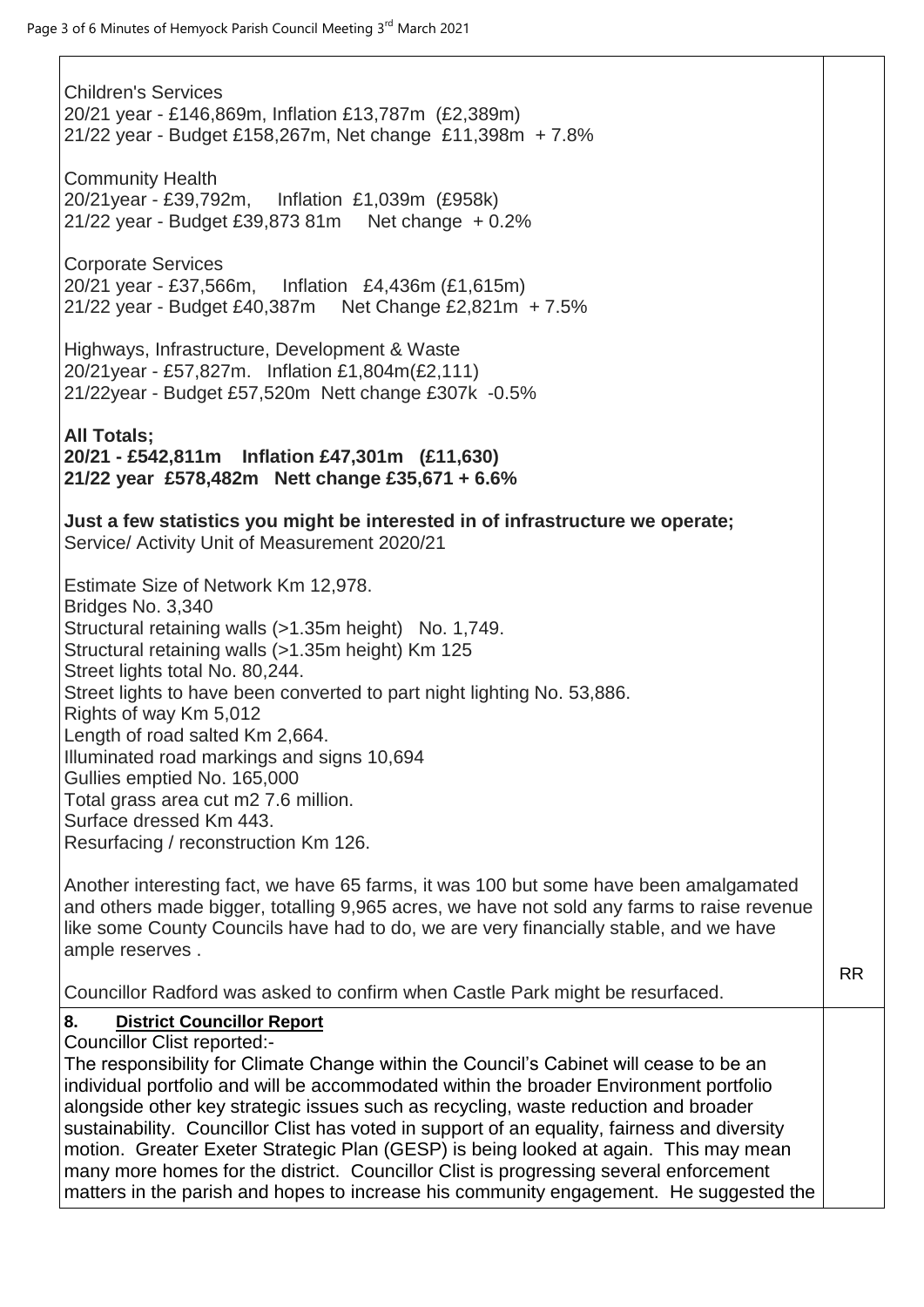parish council may wish to do the same and look at possible live streaming of future meetings.

#### **9. Finance**

9.1 Income and expenditure and bank reconciliation.

#### **INCOME**

| <b>No</b> | Amount   From |                      |
|-----------|---------------|----------------------|
|           |               | 150.00   Pring & Son |

## **EXPENDITURE**

| <b>No</b> | Amount   | Payee         | Reason                |
|-----------|----------|---------------|-----------------------|
| 1.        | 1,111.60 | D Evans       | Wages and expenses    |
| 2.        | 31.57    | <b>HMRC</b>   | <b>PAYE</b>           |
| 3.        | 120.00   | K Amor        | Toilet cleaning       |
| 4.        | 217.50   | I Pike        | Village maintenance   |
| 5.        | 46.19    | <b>Npower</b> | Electricity, toilets  |
| 6.        | 191.87   | Viking        | Stationery            |
| 7.        | 180.00   | R Beaver      | Longmead, maintenance |
| 8.        | 40.37    | Spot On       | Toilet, consumables   |
| 9.        | 62.09    | Spot On       | Toilet, consumables   |
| 10.       | 150.00   | S Ritchie     | Village maintenance   |

## **BANK RECONCILIATION**

| Account                         | Amount     |
|---------------------------------|------------|
| HSBC Community a/c              | 477.72     |
| <b>HSBC Deposit</b>             | 94,338.83  |
| <b>Unity Trust Bank current</b> | 100.00     |
| Unity Trust Bank deposit        | 42,127.27  |
| Unity Trust Bank GF             | 710.97     |
| Unity Trust Bank P3             | 1,688.21   |
| Skipton 1-year Bond             | 86,173.70  |
| <b>United Trust Bank</b>        | 78,709.80  |
| Total                           | 304,227.30 |

**PROPOSAL:** that the income is agreed and the above cheques/payments are paid/agreed. **PROPOSED**: Miss Lawrence

**SECONDED:** Mr Doble

**DECISION**: passed (all in favour).

## **10. Clerk Report**

- 10.1 Pump refurb the clerk had sought legal advice from NALC. NALC was unable to give specific advice. It was agreed that the clerk would seek advice from the Conservation Officer at MDDC with regard to the issues with the pump, their causes and how they may be rectified. Clerk
- 10.2 Station Road Pavement the mapping problem has been resolved by the developer agreeing to transfer a small parcel of land to the pc. There will be additional legal costs involved (approx. £1,400) but this is necessary to enable the pc to grant the easement over the land and in turn install a pavement on Station Road.
- 10.3 Public Space Protection Orders (PSPO) the clerk has submitted maps of those areas in the village where the pc would like dogs to be kept on leads for inclusion in the new draft PSPO.

# **11. Longmead**

11.1 Bridge – Brookridge Timber will remove the bridge during the last week of April and BK Construction will build the necessary abutments during the first week of May. During this time members of the public will be able to walk around the outside of the football fields. Clerk to mention in PR.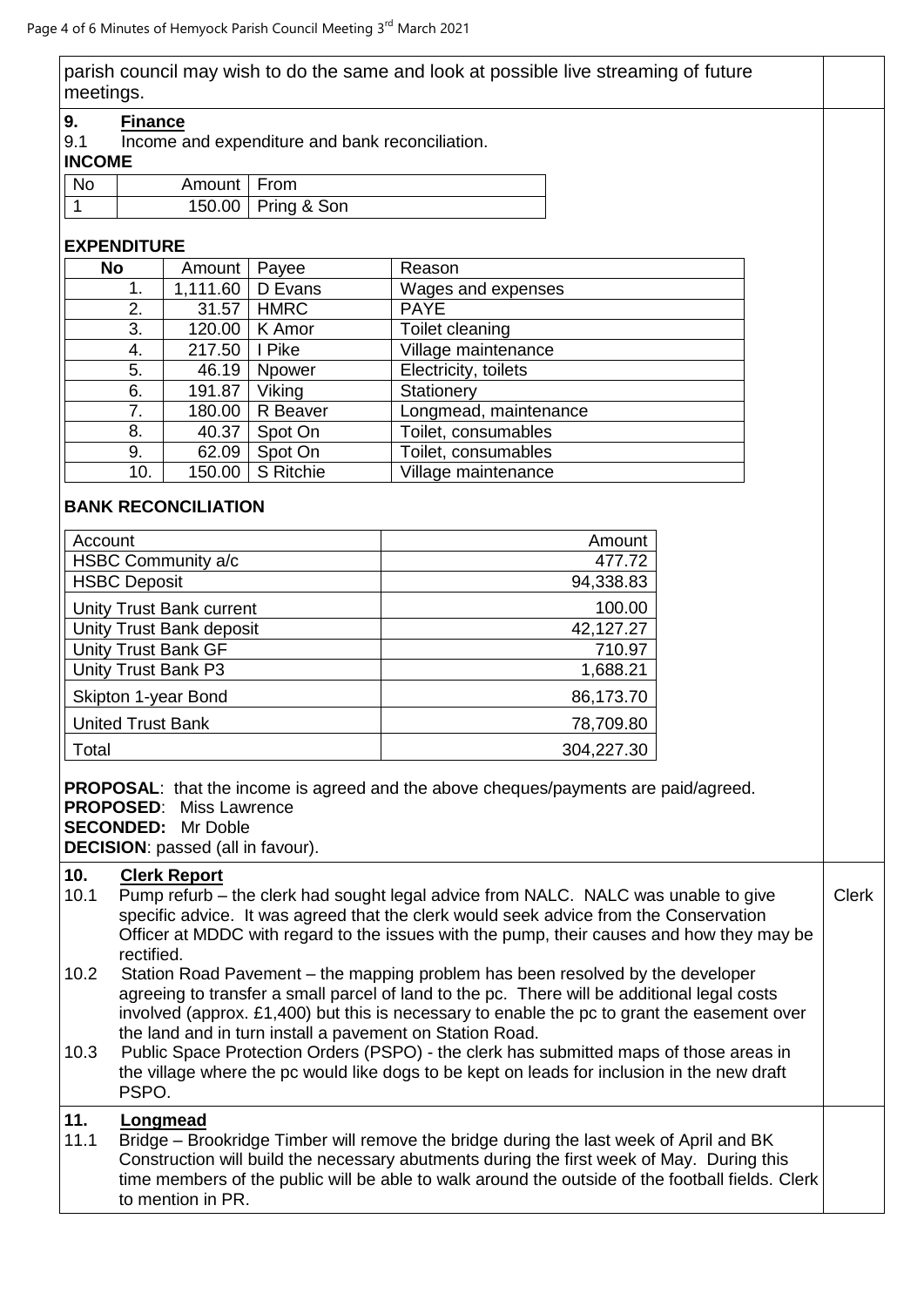| 11.2<br>11.3        | Bins - 3 new bins have been installed at Longmead. Unfortunately, they were moved before<br>the concrete had fully set and now need to be reset. One of the bins has already been<br>vandalised. Whilst working at Longmead Mr Ritchie observed many empty cans of alcohol.<br>Clerk was asked to approach PCSO for a possible patrol/visit.<br>Maintenance of borders by car park as proposed by Longmead Management Group<br><b>PROPOSAL:</b> the council agrees to the maintenance work to the borders by car park.<br><b>PROPOSED:</b> Mr Doble<br><b>SECONDED:</b> Miss Lawrence<br><b>DECISION:</b> passed (all in favour). | Clerk        |
|---------------------|-----------------------------------------------------------------------------------------------------------------------------------------------------------------------------------------------------------------------------------------------------------------------------------------------------------------------------------------------------------------------------------------------------------------------------------------------------------------------------------------------------------------------------------------------------------------------------------------------------------------------------------|--------------|
| 12.                 | <b>Highways</b><br>Nothing to report.                                                                                                                                                                                                                                                                                                                                                                                                                                                                                                                                                                                             |              |
| 13.                 | <b>Cemetery</b><br>Nothing to report.                                                                                                                                                                                                                                                                                                                                                                                                                                                                                                                                                                                             |              |
| 14.                 | <b>Footpaths</b><br>Miss Fouracre has walked several footpaths and has identified some problems that need attention.<br>She will provide Mr Povah with the information to coordinate the repairs/improvements.                                                                                                                                                                                                                                                                                                                                                                                                                    | JF/LP        |
| 15.                 | <b>Commons Management Group</b><br>Mr Moon will plant new trees to replace those that failed to take.                                                                                                                                                                                                                                                                                                                                                                                                                                                                                                                             | <b>NM</b>    |
| 16.                 | <b>Village Maintenance</b><br>A parishioner has kindly offered to paint some metal finger posts in the village. Clerk to establish<br>health and safety implications and report back.                                                                                                                                                                                                                                                                                                                                                                                                                                             | <b>Clerk</b> |
| 17.                 | <b>Garages Youth Project</b><br>Nothing to report.                                                                                                                                                                                                                                                                                                                                                                                                                                                                                                                                                                                |              |
| 18.                 | <b>Blackdown Hills Parish Network</b><br>Nothing to report.                                                                                                                                                                                                                                                                                                                                                                                                                                                                                                                                                                       |              |
| 19.                 | <b>Blackdown Healthy Living &amp; Activities Centre</b><br>Crash Barrier in car park - Mr Barton has inspected the wall. It was agreed at the last meeting to<br>postpone the matter until the pc can meet on-site and fully explore all options. Mr Moon suggested<br>a kerb stone may be installed in addition to any work to the wall.                                                                                                                                                                                                                                                                                         |              |
| 20.                 | <b>Asset Management</b><br>Asset transfer to Parish Hall – the clerk has informed the secretary of the parish hall committee and<br>awaits an update following a parish hall committee meeting.                                                                                                                                                                                                                                                                                                                                                                                                                                   |              |
| 21.<br>21.1<br>21.2 | <b>Community Land</b><br>Legal adviser to act on behalf of the pc with regard to the transfer of the land.<br><b>PROPOSAL:</b> the council appoints Foot Anstey to act on its behalf.<br><b>PROPOSED: Mr Clist</b><br><b>SECONDED:</b> Mr Moon<br><b>DECISION:</b> passed (all in favour).<br>The pc agreed to create a working group to take the community land project forward. Mr $AR/TB$<br>Russell, Mr Barton, Mr Clist, Mr Moon and Mr Doble will be members of the working group. SC/NM<br>They will agree at the next meeting when they will hold a site visit.                                                           | <b>PD</b>    |
| 22.<br>22.1         | <b>Correspondence</b><br>The clerk has reported to MDDC enforcement a newly created lake at Byes Farm which may<br>need planning permission.                                                                                                                                                                                                                                                                                                                                                                                                                                                                                      |              |
| 23.                 | <b>Public Participation</b><br>Nothing to report                                                                                                                                                                                                                                                                                                                                                                                                                                                                                                                                                                                  |              |
| 24.                 | <b>PR</b>                                                                                                                                                                                                                                                                                                                                                                                                                                                                                                                                                                                                                         |              |
|                     | The bridge at Longmead (north end) will be removed for refurbishment at the end April – early May.<br>During this time members of the public are asked to use the outside of the football field.                                                                                                                                                                                                                                                                                                                                                                                                                                  |              |
| 25.                 | Date of next Meeting Wednesday 7 <sup>th</sup> April 2021 at 7.30pm (via Zoom)                                                                                                                                                                                                                                                                                                                                                                                                                                                                                                                                                    |              |